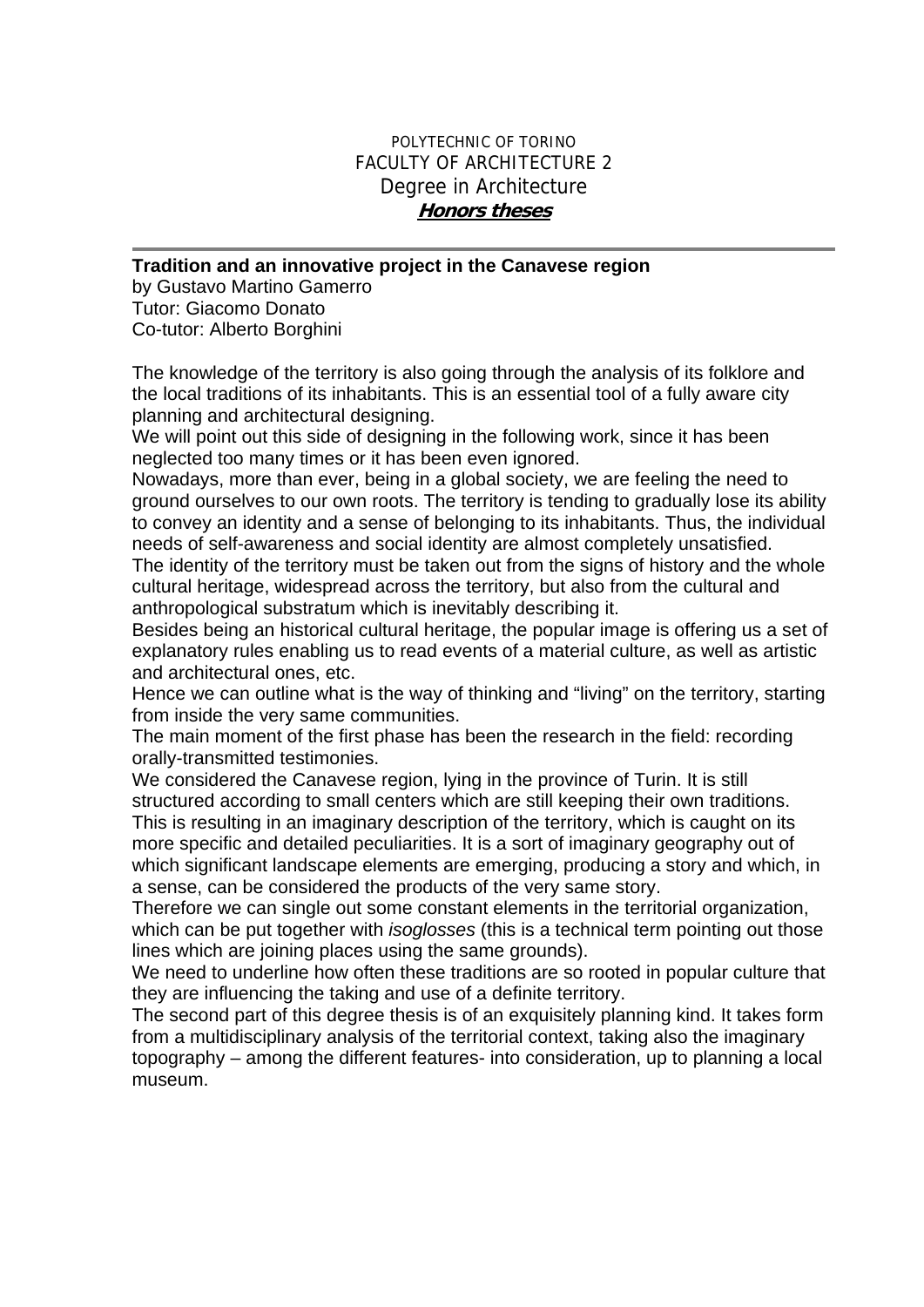

Virtual model of the studio, where we can notice the structure of the inner area of the museum: two wide circular areas for exhibitions, a central gallery and a conference room

The decision of creating a local museum in Agliè comes from the aim of starting a process of cultural policies which can foster a common learning aimed at safeguarding the territory and the identity of those places and the inhabitants'sense of belonging.

Moreover, it can bear a strategic role insofar as it is concurring to create those conditions enabling the production of a massive growth of taste ans aesthetic creativity.

The principle following the location of such a museum is a one of an absolute central position, even if a symbolic one, as regards to the community of reference.There comes the capacity of placing the museum in a free area in Agliè, facing the Castello Ducale, in the surroundings of the historical centre.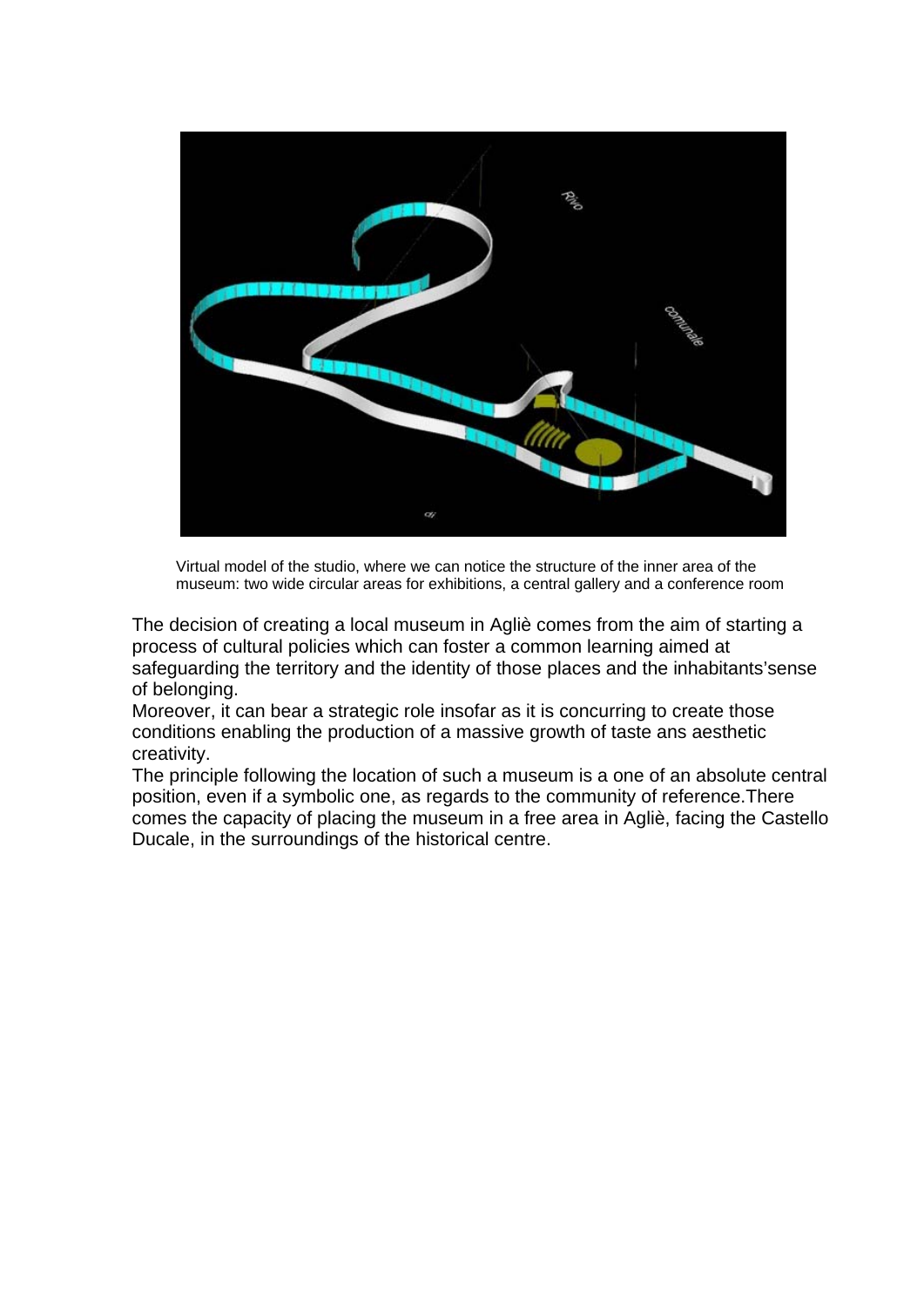

Axonometric night vision of the museum complex

The project comes to be innovative in different aspects. The whole flexibility of inner areas allows us to prepare an exhibition which is not tied to the museum complex. Each single exhibition can be designed following criteria of specificity, univocity and museological correctness.

The materials used are the reinforced concrete for walling, steel and glass for openings, made of aluminium-fibre webs. Their own stiffness allows to create the forms found in the project. A transparent membrane made of water-repellent paint is sprayed on those webs during the execution, thus allowing the filtering of the solar light while stopping the meteoric water from infiltrating. The covering is independent from the body of the building below, which, on the contrary, is surrounded by a false ceiling made of opaque lamellas which enable us to obtain an optimal distribution of the light across the expositive areas.

There are two entrances, the main one being on the northern front and the secondary one being on the southern front. This is allowing us to enter directly the spacious room used as conferences and debates hall.

Lightness is a word which is well describing the choices adopted in the project.